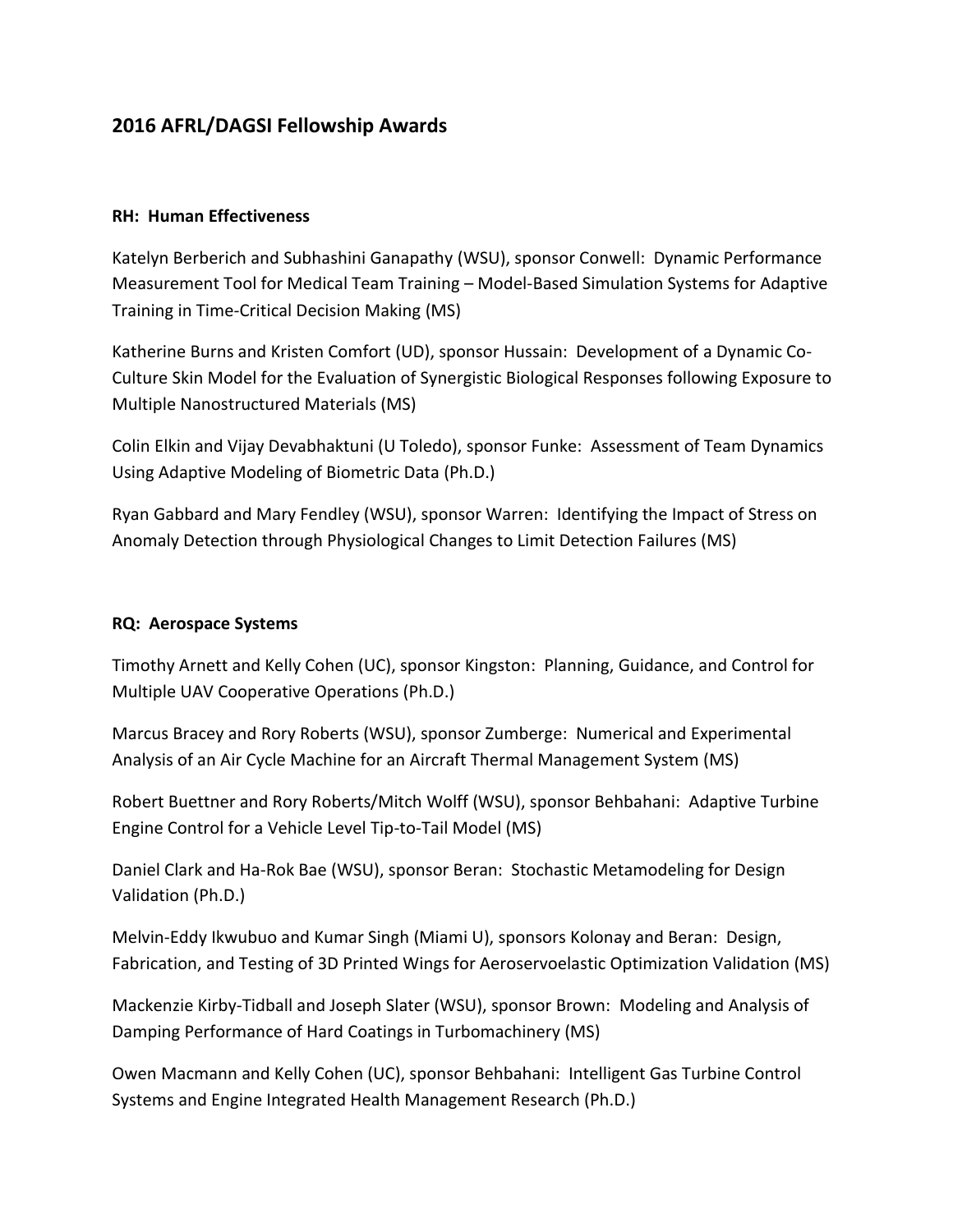## **RQ: Aerospace Systems (continued)**

Admir Makas and Ramana Grandhi (WSU), sponsor Beran: Multidisciplinary Topology Optimization of Hot Structures Subject to Random Engine Acoustic Loading (Ph.D.)

Christopher McClurg and Jack McNamara (OSU), sponsor Chona: Parallelizable Predictor-Corrector Time Marching for Structures Operating in Extreme Environments (Ph.D.)

Nathan McGillivray and Mitch Wolff (WSU), sponsor Hegenmaier: Design and Optimization of a Scramjet Fuel Delivery System (MS)

Michael Settle and Aaron Altman (UD), sponsor Beran: Development of a Predictive Capability for Multidisciplinary Design under Uncertainty and Sensitivity Analysis for Design Space Exploration (MS)

Dillon Stenger and Aaron Altman (UD), sponsor Ombrello: Dependency of Nanoparticle Flash Ignition on Light Source Wavelength (MS)

Joshua Thompson and Henry Chen (WSU), sponsor Smith: Advanced Integrated Smart Cell Onboard Printed Electronics Development (Ph.D.)

## **RX: Materials & Manufacturing**

David Borth and Douglas Hansen (UD), sponsor Dudis: Non-Destructive Evaluation of Urethane-Epoxy Coating Systems using the Scanning Kelvin Probe Technique (MS)

Blake Emad and Christopher Muratore (UD), sponsor Ferguson: Atmospheric Plasma Deposition for Nanoelectonics (MS)

Darryl Gleason and Jonathan Pelz (OSU), sponsor Dorsey: Nanometer-Resolution Trap Spectroscopy of Functioning Cross-Sectioned GaN HEMT RF Devices and other Wide Bandgap Materials (Ph.D.)

Richard Lawniczak and Robert Brockman (UD), sponsor Przybyla: Stochastic Structure-Property Relationships of Continuous Ceramic Fiber Reinforced Ceramic Matrix Composites in Application Environments (MS)

David Lombardo and Andrew Sarangan (UD), sponsors Goodson and Urbas: An Integrated Photonics CMOS Compatible Platform for Chemical and Biological Sensors (Ph.D.)

Rachel Rai and Charles Browning (UD), sponsor Check: Synthesis of Large Area 2-Dimensional MoS<sup>2</sup> and WS<sup>2</sup> by Physical Vapor Deposition (Ph.D.)